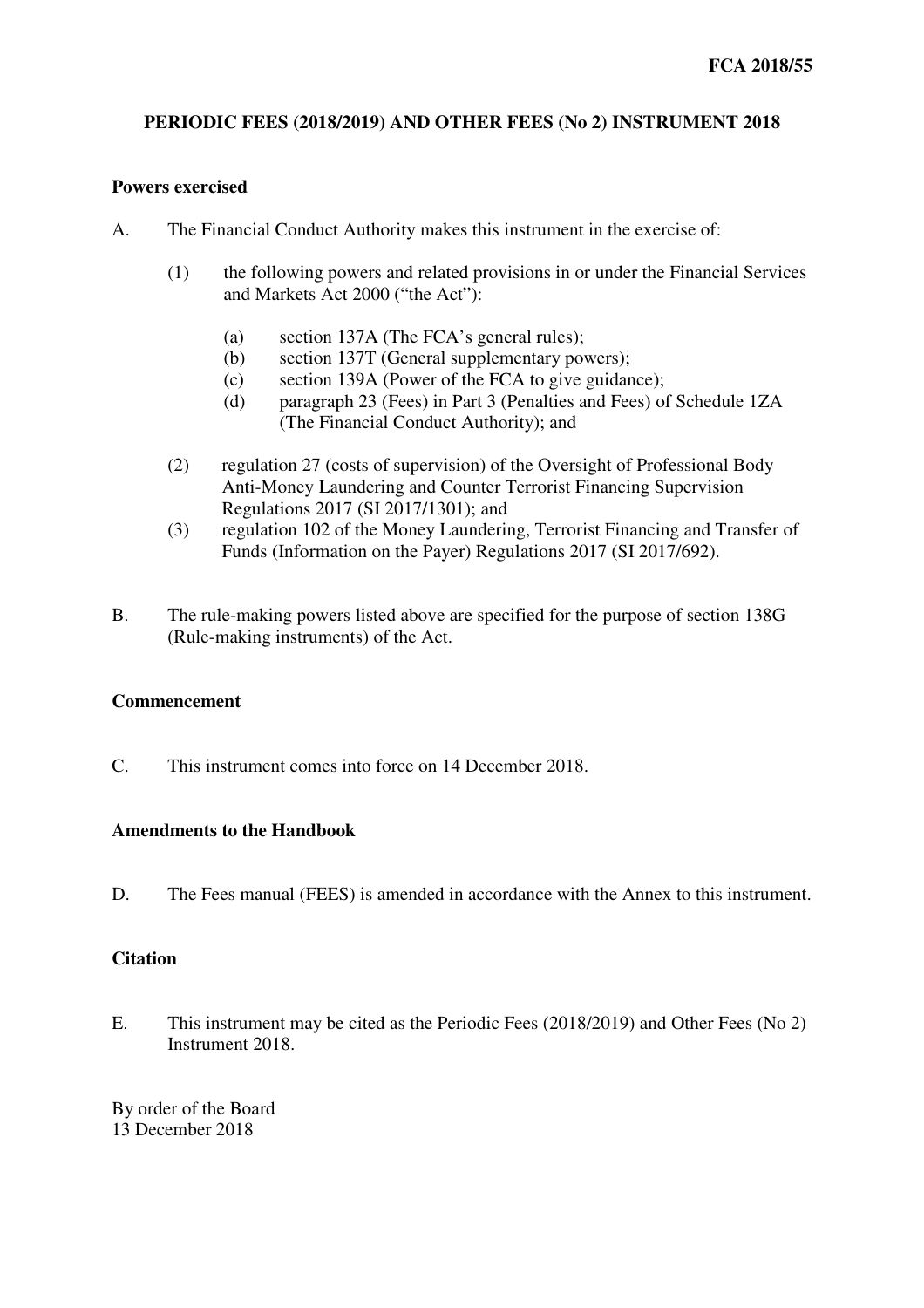#### **Annex**

## **Amendments to the Fees manual (FEES)**

In this Annex, underlining indicates new text and striking through indicates deleted text.

# **4 Periodic fees**

…

#### **4 Annex FCA Fee rates and EEA/Treaty firm modifications for the period from 1 2AR April 2018 to 31 March 2019**

| Part 1                                             |                                               |                                                       |
|----------------------------------------------------|-----------------------------------------------|-------------------------------------------------------|
| $\cdots$                                           |                                               |                                                       |
| Activity group                                     | Fee payable                                   |                                                       |
| $\cdot$                                            |                                               |                                                       |
| <b>B.</b> Regulated<br>benchmark<br>administrators | <b>Band</b> width                             | Fee $(f)$                                             |
|                                                    | Annual income up to and<br>including £100,000 | 1,128                                                 |
|                                                    | PLUS:                                         |                                                       |
|                                                    | <b>Band width</b>                             | Fee $(E/E)$ thousand or part £<br>thousand of income) |
|                                                    | Annual income over 100,000                    | $[tbe]$ 2.0408                                        |
|                                                    |                                               |                                                       |

…

## **App 2 Office for professional body anti-money laundering supervision fees**

…

#### **App 2 Annex 2 Periodic fees imposed under Regulation 27 of the OPBAS Regulations for the period 1 April 2019 to 31 March 2020**

…

Part 3

This table sets out the tariff rates applicable to **professional body supervisors**.